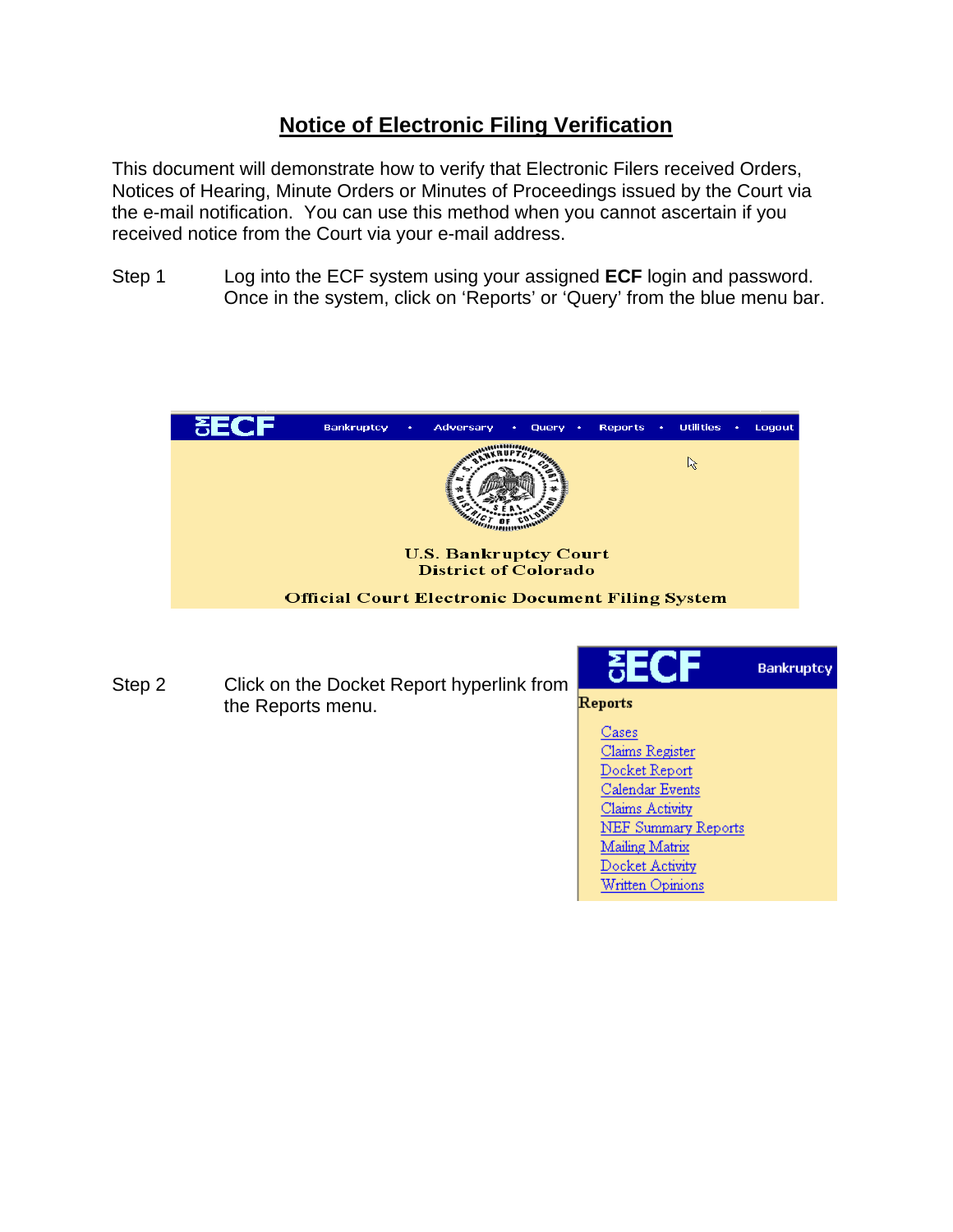Step 3 If a designation has not been previously made to save the ECF login/password as the default for both ECF and PACER access, the PACER login screen will appear. Enter your PACER login and click on [Login]. If you had previously made the designation, this screen will not appear.

| ðЕC                                                                                                                                                                                                                                                                                                                                                                                                                                                                                                                     | <b>Bankruptcy</b>                                                    | ٠ | Adversary                                                                                              | <b>Nuerv</b> | <b>Reports</b> | <b>Utilities</b> | Logout |  |
|-------------------------------------------------------------------------------------------------------------------------------------------------------------------------------------------------------------------------------------------------------------------------------------------------------------------------------------------------------------------------------------------------------------------------------------------------------------------------------------------------------------------------|----------------------------------------------------------------------|---|--------------------------------------------------------------------------------------------------------|--------------|----------------|------------------|--------|--|
| <b>PACER Login</b>                                                                                                                                                                                                                                                                                                                                                                                                                                                                                                      |                                                                      |   |                                                                                                        |              |                |                  |        |  |
| <b>Instructions</b><br>Enter your PACER login and password. If you do not have a PACER login, you may register online at<br>http://pacer.psc.uscourts.gov. If you have a CM/ECF filer login and password, and would like to automatically log<br>in to PACER each time you log in as a filer, check the box below.<br>Make this my default PACER login<br>After checking this box, you will only need to use your <b>CM/ECF</b> login and password, either for electronic filing or<br>for viewing documents via PACER. |                                                                      |   |                                                                                                        |              |                |                  |        |  |
| <b>Authentication</b><br>Login:<br>Password:<br>Client code:                                                                                                                                                                                                                                                                                                                                                                                                                                                            |                                                                      |   |                                                                                                        |              |                |                  |        |  |
| CM/ECF Live Database - Microsoft Internet Explo<br><b>D</b> File<br>Edit<br>View Favorites                                                                                                                                                                                                                                                                                                                                                                                                                              | Tools Help                                                           |   | Step 4                                                                                                 |              |                |                  |        |  |
| Back +                                                                                                                                                                                                                                                                                                                                                                                                                                                                                                                  | Address <b>&amp; https://ecf.cob.uscourts.g</b><br><b>Bankruptcy</b> |   | From the Docket Sheet screen, type in the case<br>number and put a check in the box for 'Include links |              |                |                  |        |  |
| Docket Sheet                                                                                                                                                                                                                                                                                                                                                                                                                                                                                                            |                                                                      |   | to Notice of Electronic Filing'. Click on [Run Report].                                                |              |                |                  |        |  |

Case number 99-9999

 $\Box$  <br> Include terminated parties

Sort by Most recent date first

 $|_{\text{to}}$ 

 $\vert \textbf{v} \vert$ 

 $|to|$ 

 $\boxed{\ensuremath{\boldsymbol{\heartsuit}}}$  Include links to Notice of Electronic Filing

 $\boxed{\text{Clear}}$ 

 $\odot$  Filed

 $\odot$ HTML  $\bigcirc$  Text

Run Report

 $\bigcirc$  Entered

**Documents**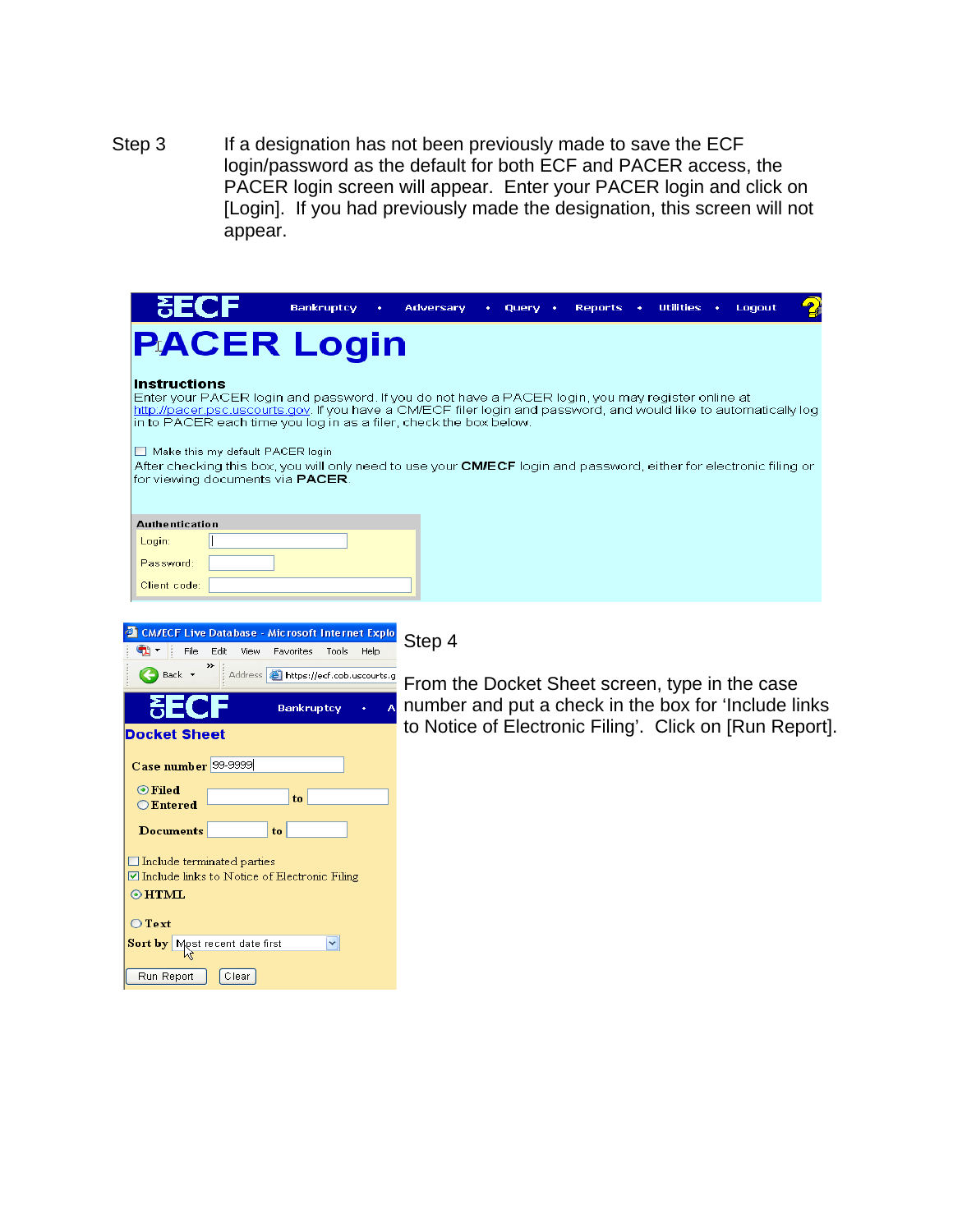## Step 5 Click only on the **silver bullet** icon next to the document number that you want to verify electronic notification for.

| Adversary • Query • Reports • Utils • BKQry • Procs • Logout<br><b>Bankruptcy</b><br>٠ |                         |                                                                                                                                                                                                                                                                                                                       |  |  |  |  |  |  |
|----------------------------------------------------------------------------------------|-------------------------|-----------------------------------------------------------------------------------------------------------------------------------------------------------------------------------------------------------------------------------------------------------------------------------------------------------------------|--|--|--|--|--|--|
|                                                                                        |                         | GMAC Mortgage Corporation . (re) (Entered: 02/05/2004).                                                                                                                                                                                                                                                               |  |  |  |  |  |  |
| 02/05/2004                                                                             | $\odot$ 11              | Order Granting Motion to Extend Time (related document(s): Schedule Plan Due Date, 3<br>Notice of Deficiency). All Schedules due 2/6/2004 for 3, Statement of Financial Affairs due<br>2/6/2004 for 3, Chapter 13 Plan due by 2/6/2004 for [], (mip) (Entered: 02/05/2004)                                            |  |  |  |  |  |  |
| 02/06/2004                                                                             | $\bullet$ <sub>12</sub> | Statement of Financial Affairs and Schedules Filed by Thomas L. Foottit on behalf of Joseph<br>Phillip Trujillo, Marilyn V. Trujillo (related document(s):3 Notice of Deficiency, 1 Voluntary<br>Petition-Chapter 13). Declaration Re: Electronic Filing due by 2/17/2004. (Foottit, Thomas)<br>(Entered: 02/06/2004) |  |  |  |  |  |  |
| 02/06/2004                                                                             | $\mathbf{O}_{13}$       | Disclosure of Compensation In the Amount of \$1,700.00 plus estimated costs of \$300.00<br>Filed by Thomas L. Foottit on behalf of Joseph Phillip Trujillo, Marilyn V. Trujillo (related<br>document(s):3 Notice of Deficiency, 1 Voluntary Petition-Chapter 13). (Foottit, Thomas)<br>(Entered: 02/06/2004)          |  |  |  |  |  |  |
| 02/06/2004                                                                             | $\odot$ 14              | Certificate of Service Filed by Thomas L. Foottit on behalf of Joseph Phillip Trujillo, Marilyn<br>V. Trujillo (related document(s):12 Statement of Financial Affairs and Schedules,, 13<br>Disclosure of Compensation, ). (Foottit, Thomas) (Entered: 02/06/2004)                                                    |  |  |  |  |  |  |

Step 6 Select the format for how the Notice of Electronic Filing should be displayed. Use HTML if you would like to see a link to the document. Normal PACER fees will apply if you view the document. Use Text if you do not desire hyperlinks to the document. Click on [Display Receipt].